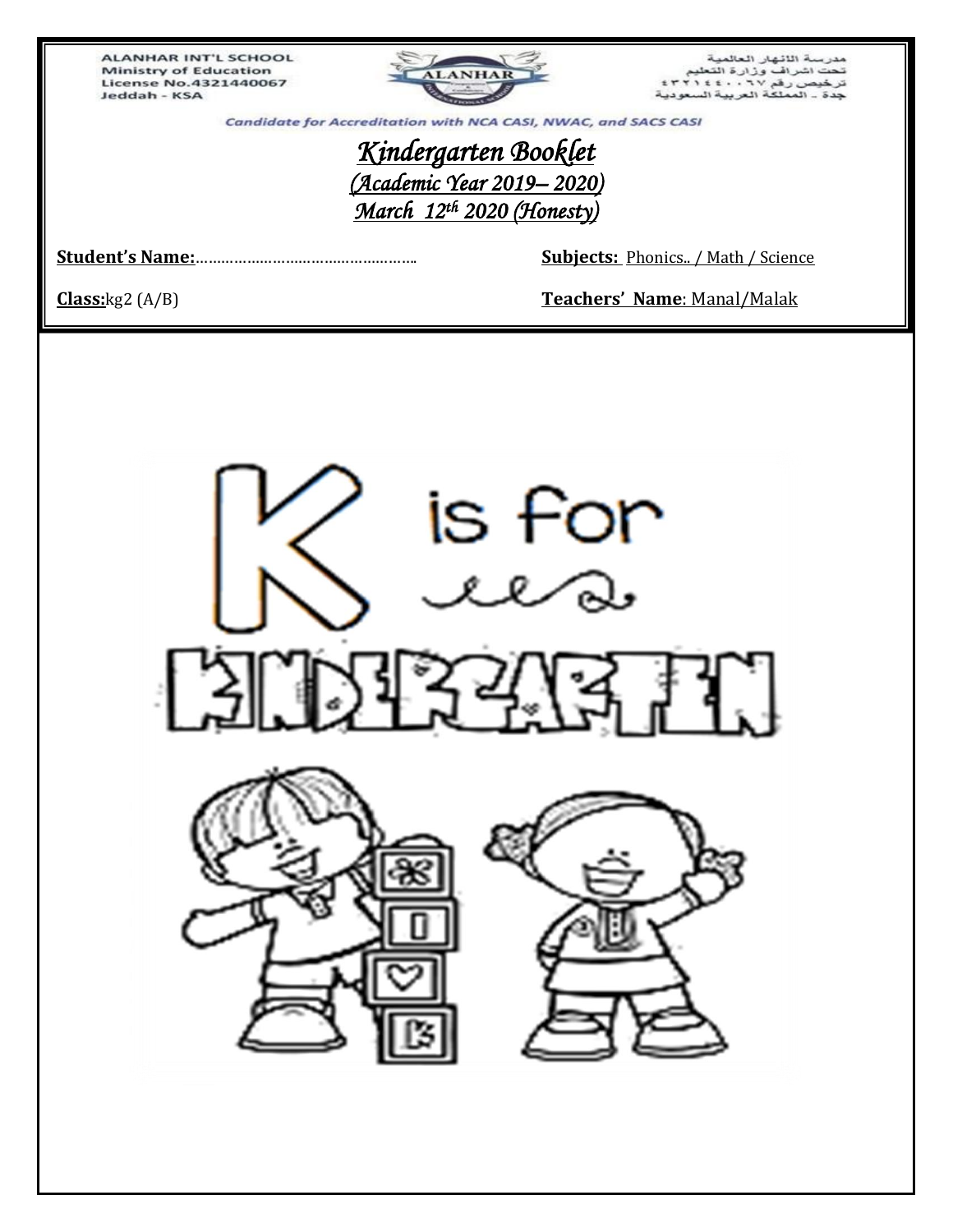# **Phonics**

| l <u>Lette</u> r U: | Capital U                     | Lowercase u |  |
|---------------------|-------------------------------|-------------|--|
|                     | $\vert$ Umbrella – up – under |             |  |

#### **1- Circle the beginning sound of each picture and write the name of the picture on the line:**



**2- Fill in the blank with the correct word from the box:**

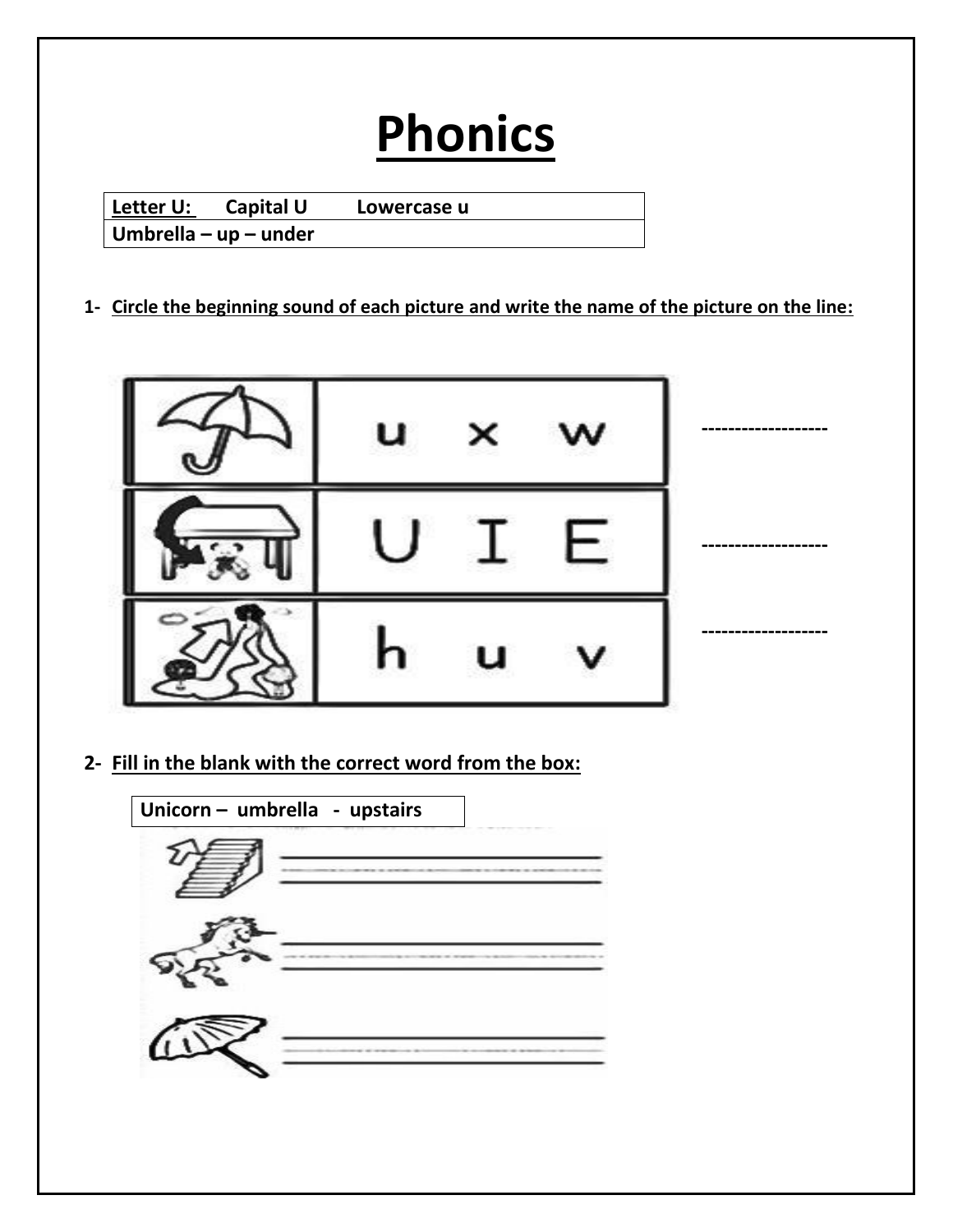**Letter v:** Capital V Lowercase v - **Van – vase – volleyball – vest – vegetable** 

**1- Match the van with the picture that begins with letter v:**





### **2. Fill in the missing letter .**

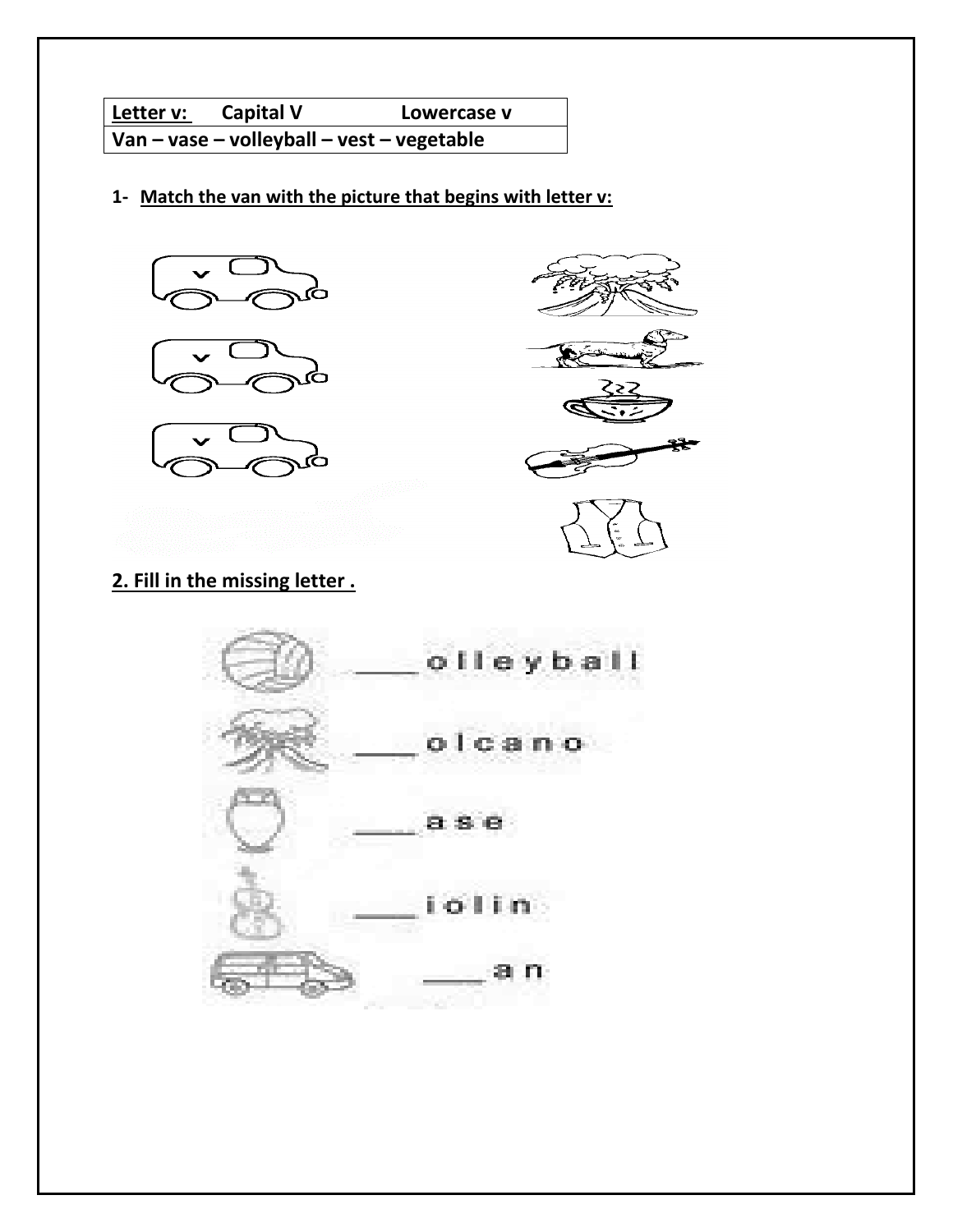**Vowel letters: Vowels (a – e – I – o – u ) can make long or short sounds. A long vowel is the same or very similar to the letter name. A long a in the middle of a word can be (a---e) example: cake**



#### **1- Circle the correct picture and write the word:**

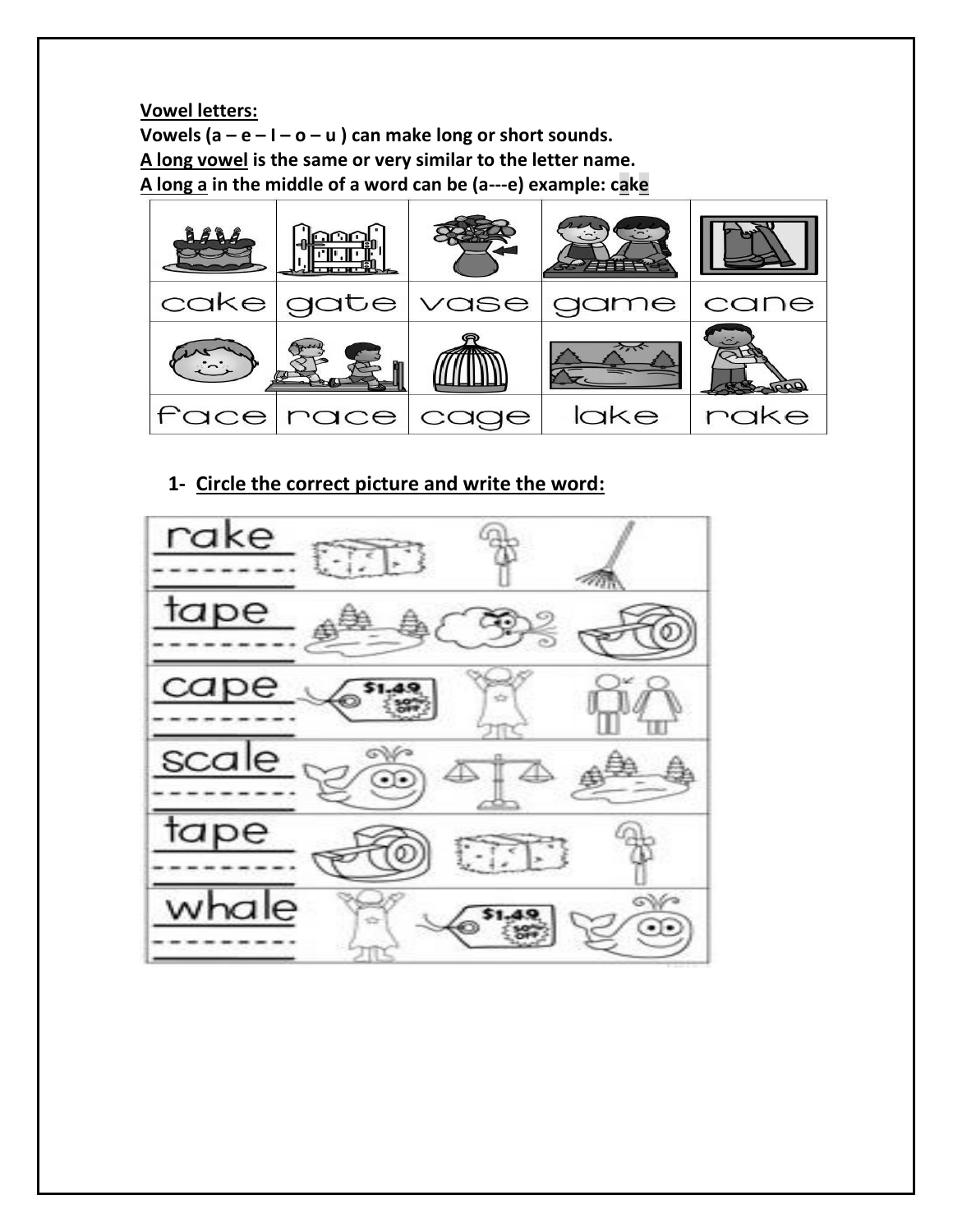|      | <b>Short A</b> |      | Long A |
|------|----------------|------|--------|
|      |                |      |        |
|      |                |      |        |
|      | man   cake     | fan  | sad    |
| save | rat            | vase | late   |

**2- Write the word in the correct box:**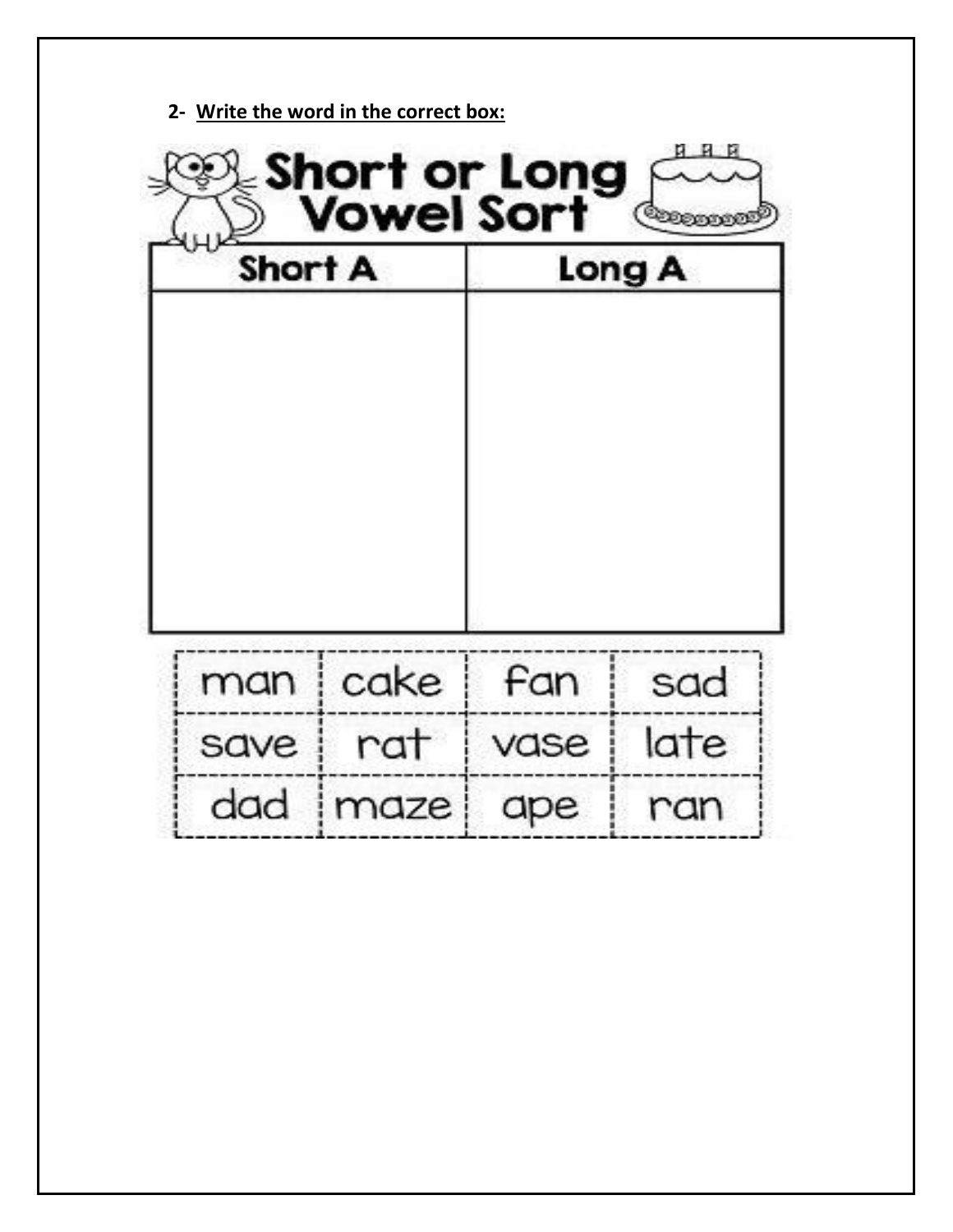|  |  |  |  |  |  |  | 93 |  |  |  |
|--|--|--|--|--|--|--|----|--|--|--|
|  |  |  |  |  |  |  |    |  |  |  |
|  |  |  |  |  |  |  |    |  |  |  |
|  |  |  |  |  |  |  |    |  |  |  |
|  |  |  |  |  |  |  |    |  |  |  |
|  |  |  |  |  |  |  |    |  |  |  |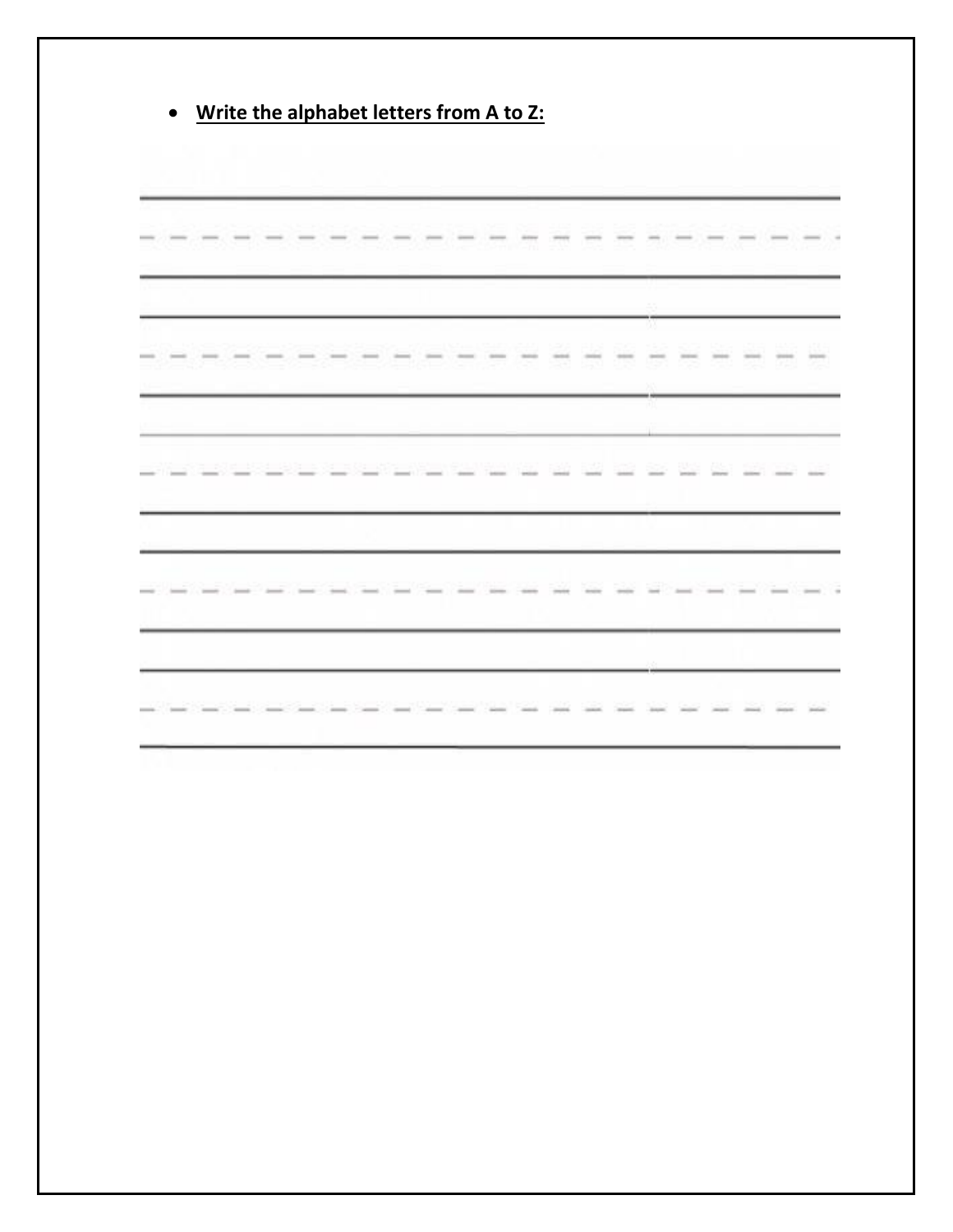**Science** 

## **we need plants**

**Fruits**.



**Vegetables:**

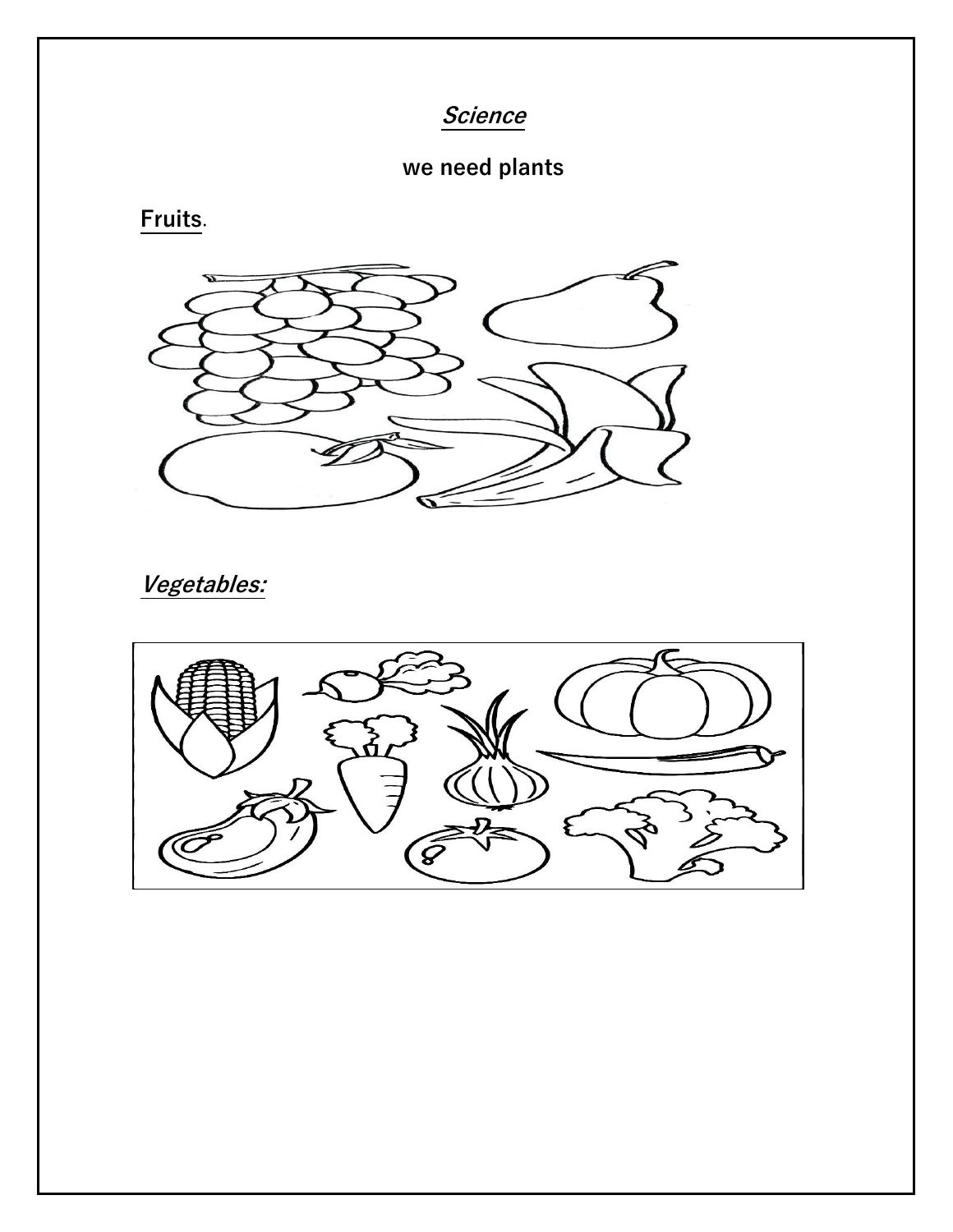

**1. Cut and paste the pictures below:**